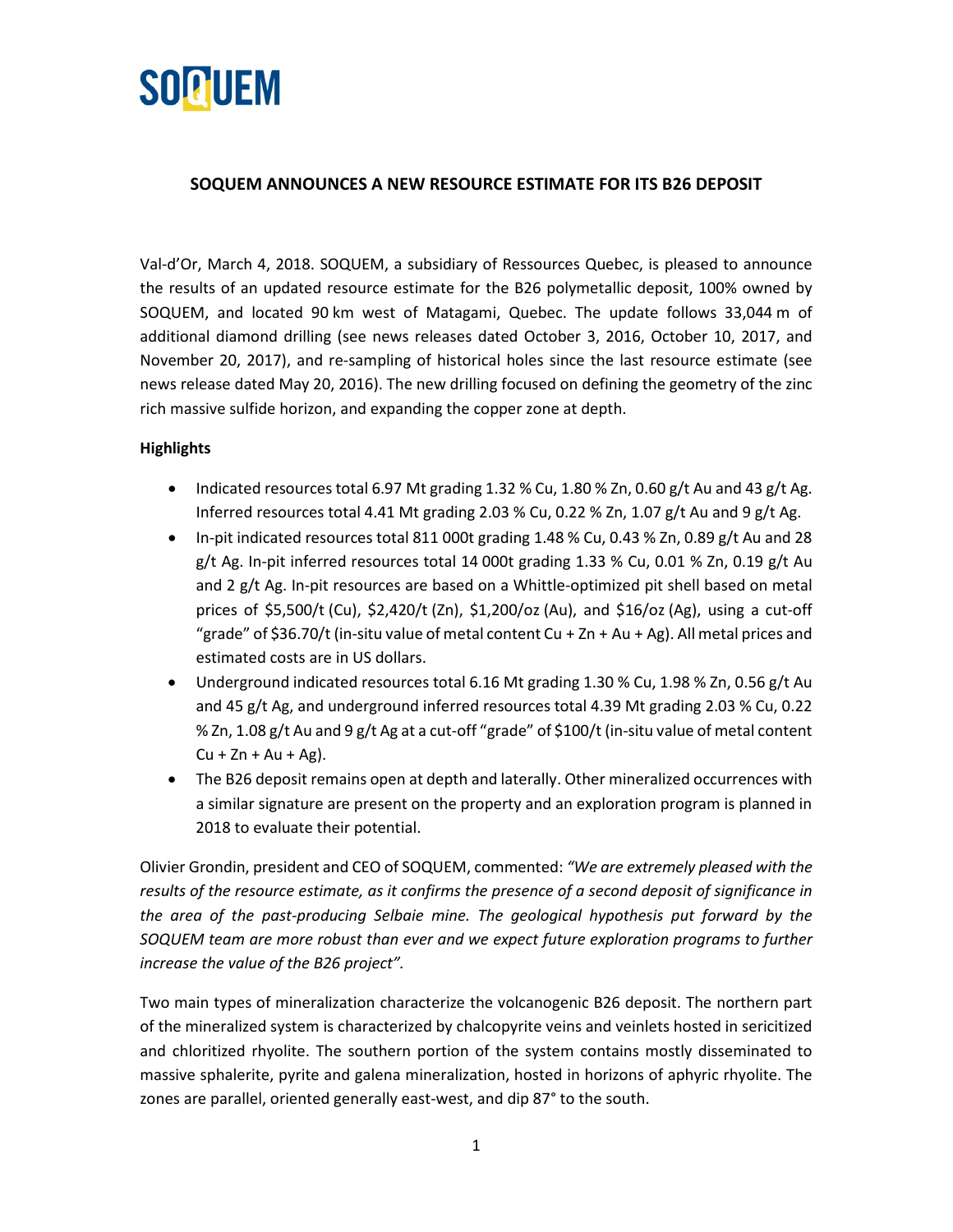# **SOQUEM**

Table 1 presents estimated resources for the B26 deposit and table 2 presents the metal content within the B26 deposit. A sensitivity analysis of different cut-off grades for the estimated resources is presented in table 3.

| <b>ZONE</b>       | <b>Tonnage</b><br>(t) | <b>Classification</b> |              | Cu<br>(%) | Zn<br>$(\%)$ | Au<br>(g/t) | Ag<br>(g/t)    | Cu eq<br>$(\%)$ | Zn eq<br>$(\%)$ |
|-------------------|-----------------------|-----------------------|--------------|-----------|--------------|-------------|----------------|-----------------|-----------------|
| <b>Feeder Cu</b>  | 651,000               | Indicated             | In-pit       | 1.82      | 0.04         | 1.10        | 5              | 2.66            | <b>NC</b>       |
|                   | 14,000                | Inferred              | In-pit       | 1.33      | 0.01         | 0.19        | $\overline{2}$ | 1.49            | <b>NC</b>       |
|                   | 3,713,000             | Indicated             | Underground  | 2.01      | 0.10         | 0.87        | $\overline{7}$ | 2.74            | <b>NC</b>       |
|                   | 4,232,000             | Inferred              | Underground  | 2.10      | 0.04         | 1.03        | $\overline{7}$ | 2.91            | <b>NC</b>       |
| <b>Horizon Zn</b> | 160,000               | Indicated             | In-pit       | 0.06      | 2.04         | 0.03        | 120            | $2.10*$         | 4.78            |
|                   | 2,244,000             | Indicated             | Underground  | 0.24      | 4.98         | 0.09        | 99             | $3.42*$         | 7.78            |
|                   | 120,000               | Inferred              | Underground  | 0.14      | 4.80         | 2.93        | 66             | $4.93*$         | 11.20           |
| Remob Ag-<br>Zn   | 203,000               | Indicated             | Underground  | 0.01      | 3.02         | 0.07        | 138            | $2.68*$         | 6.09            |
|                   | 40,000                | Inferred              | Underground  | 0.01      | 4.85         | 0.10        | 137            | $3.49*$         | 7.94            |
| <b>TOTAL</b>      | 811,000               | <b>Indicated</b>      | In-pit       | 1.48      | 0.43         | 0.89        | 28             | 2.55            | <b>NC</b>       |
|                   | 14,000                | <b>Inferred</b>       | In-pit       | 1.33      | 0.01         | 0.19        | $\overline{2}$ | 1.49            | <b>NC</b>       |
|                   | 6,160,000             | <b>Indicated</b>      | Underground  | 1.30      | 1.98         | 0.56        | 45             | 2.99            | <b>NC</b>       |
|                   | 4,392,000             | <b>Inferred</b>       | Underground  | 2.03      | 0.22         | 1.08        | 9              | 2.97            | <b>NC</b>       |
|                   | 6,972,000             | <b>Indicated</b>      | <b>Total</b> | 1.32      | 1.80         | 0.60        | 43             | 2.94            | <b>NC</b>       |
|                   | 4,406,000             | <b>Inferred</b>       | <b>Total</b> | 2.03      | 0.22         | 1.07        | 9              | 2.97            | <b>NC</b>       |

## **Table 1: Estimated resources in the B26 deposit**

Notes:

*\*: The copper equivalent values are presented for comparison purposes. These zones are rich in Zn and Ag but are generally poor in Cu.* 

(1) The cut-off grade used in the pit is an in-situ value of 36.70 \$/t (equivalent to 0.67 % Cu or1.52 % Zn).

(2) The cut-off grade used underground is an in-situ value of 100 \$/t (equivalent to 1.82 % Cu or 4.13 % Zn).

(3 The mineral resources were estimated in compliance with Canadian Institute of Mining, Metallurgy and Petroleum standards. These mineral resources were reported in accordance with the NI 43-101 standards.

(4) Mineral resources do not constitute mineral reserves because they have not demonstrated economic viability.

(5) Inferred resources are exclusive of indicated resources.

(6) The effective date of these mineral resources is January 31, 2018.

(7) The resources are estimated with a cut-off on the combined value of a tonne of resource.

(8) The in-situ value of the resources as well as the Cu and Zn equivalents are calculated with 100 % recovery and prices of Cu: 5 500 \$/t, Zn: 2 420 \$/t, Au: 1 200 \$/oz and Ag: 16 \$/oz.

(9) All resources are presented in-situ and undiluted.

(10) NC signifies "not calculated".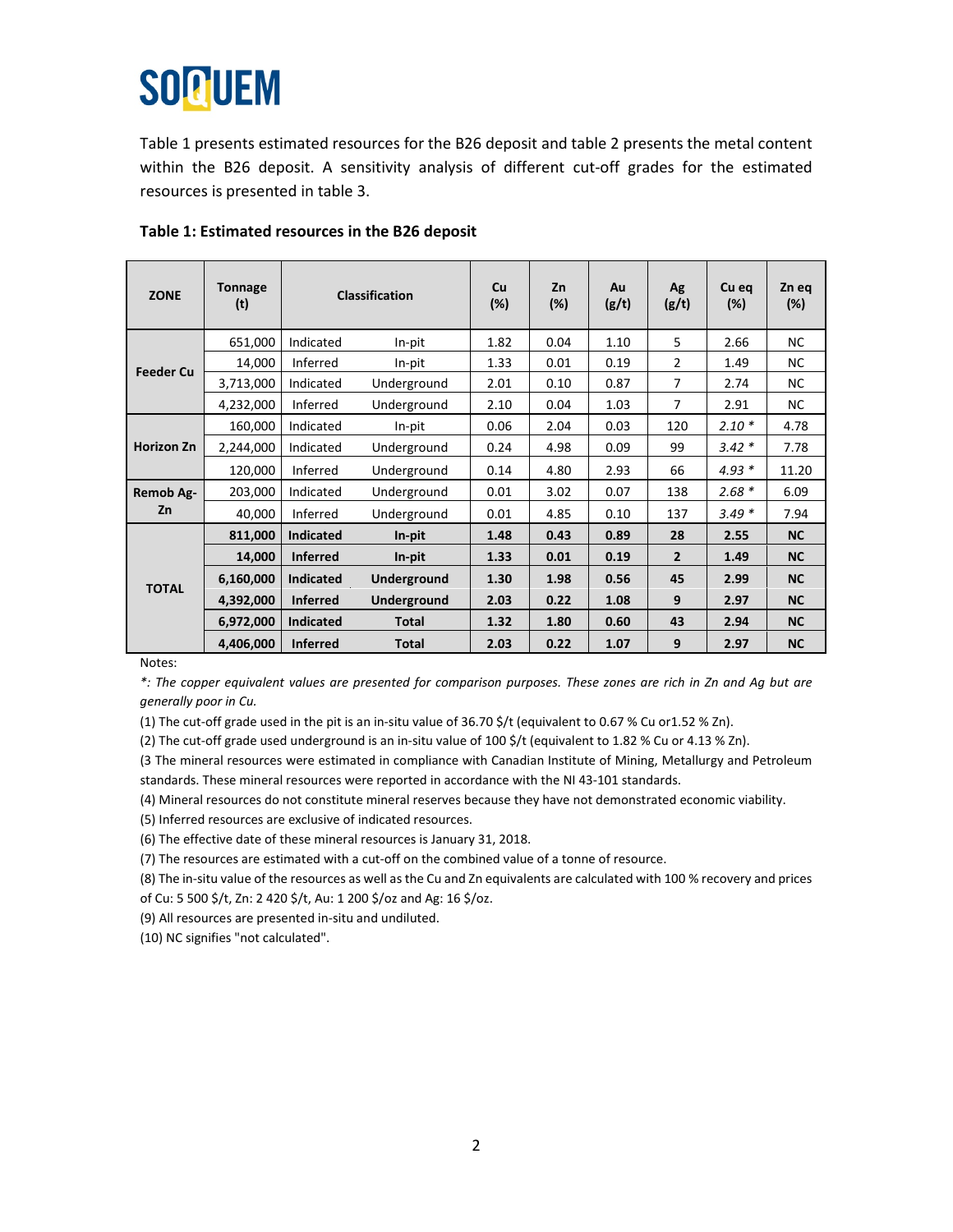

#### **Table 2: Metal content within the B26 deposit**

| <b>ZONE</b>            |                  | <b>Classification</b> | Cu(t)  | Zn(t)   | Au (koz) | Ag (koz) |
|------------------------|------------------|-----------------------|--------|---------|----------|----------|
| <b>Feeder Cu</b>       | Indicated        | In-pit                | 11,890 | 240     | 23       | 110      |
|                        | Inferred         | In-pit                | 190    | 0       | 0        | 0        |
|                        | Indicated        | Underground           | 74,720 | 3,880   | 104      | 880      |
|                        | Inferred         | Underground           | 89,060 | 1,830   | 140      | 910      |
| <b>Horizon Zn</b>      | Indicated        | In-pit                | 100    | 3,260   | 0        | 620      |
|                        | Indicated        | Underground           | 5,490  | 111,740 | 7        | 7,120    |
|                        | Inferred         | Underground           | 170    | 5,750   | 11       | 250      |
| <b>Remob Ag-</b><br>Zn | Indicated        | Underground           | 20     | 6,150   | 0        | 900      |
|                        | Inferred         | Underground           | 0      | 1,960   | 0        | 180      |
| <b>TOTAL</b>           | <b>Indicated</b> | In-pit                | 11,990 | 3,500   | 23       | 720      |
|                        | <b>Inferred</b>  | In-pit                | 190    | 0       | 0        | 0        |
|                        | <b>Indicated</b> | Underground           | 80,230 | 121,770 | 111      | 8,890    |
|                        | <b>Inferred</b>  | Underground           | 89,230 | 9,540   | 152      | 1,340    |
|                        | <b>Indicated</b> | <b>Total</b>          | 92,220 | 125,270 | 134      | 9,620    |
|                        | <b>Inferred</b>  | <b>Total</b>          | 89,410 | 9,540   | 152      | 1,340    |

Notes:

(1) The metal content was calculated using the values presented in table 1.

(2) Notes (3) to (9) from table 1 apply to table 2.

### **Table 3: Sensitivity analysis of estimated resources with different cut off grades on the B26 deposit.**

| Cut off<br>grades          | <b>Tonnage</b><br>(t) | <b>Classification</b> | Cu<br>$(\%)$ | Zn<br>$(\%)$ | Au<br>(g/t) | Ag<br>(g/t) |
|----------------------------|-----------------------|-----------------------|--------------|--------------|-------------|-------------|
| <b>Base case</b><br>$-20%$ | 8,936,000             | Indicated             | 1.25         | 1.54         | 0.53        | 37          |
|                            | 6,212,000             | Inferred              | 1.80         | 0.17         | 0.90        | 8           |
| <b>Base case</b>           | 6,972,000             | Indicated             | 1.32         | 1.80         | 0.60        | 43          |
|                            | 4,406,000             | Inferred              | 2.03         | 0.22         | 1.07        | 9           |
| <b>Base case</b><br>$+20%$ | 5,174,000             | Indicated             | 1.36         | 2.18         | 0.68        | 51          |
|                            | 2,897,000             | Inferred              | 2.34         | 0.29         | 1.28        | 11          |

Notes:

(1) The sensitivity analysis was done on the total resources presented in table 1.

(2)The in-pit cut-off grade used (base case -20 %) is an in-situ value of 30 \$/t (equivalent to 0.55 % Cu or 1.24 % Zn).

(3) The in-pit cut-off grade used (base case) is an in-situ value of 36.70 \$/t (equivalent to 0.67 % Cu or 1.52 % Zn).

(4) The in-pit cut-off grade used (base case +20 %) is an in-situ value of 45 \$/t (equivalent to 0.82 % Cu or 1.86 % Zn).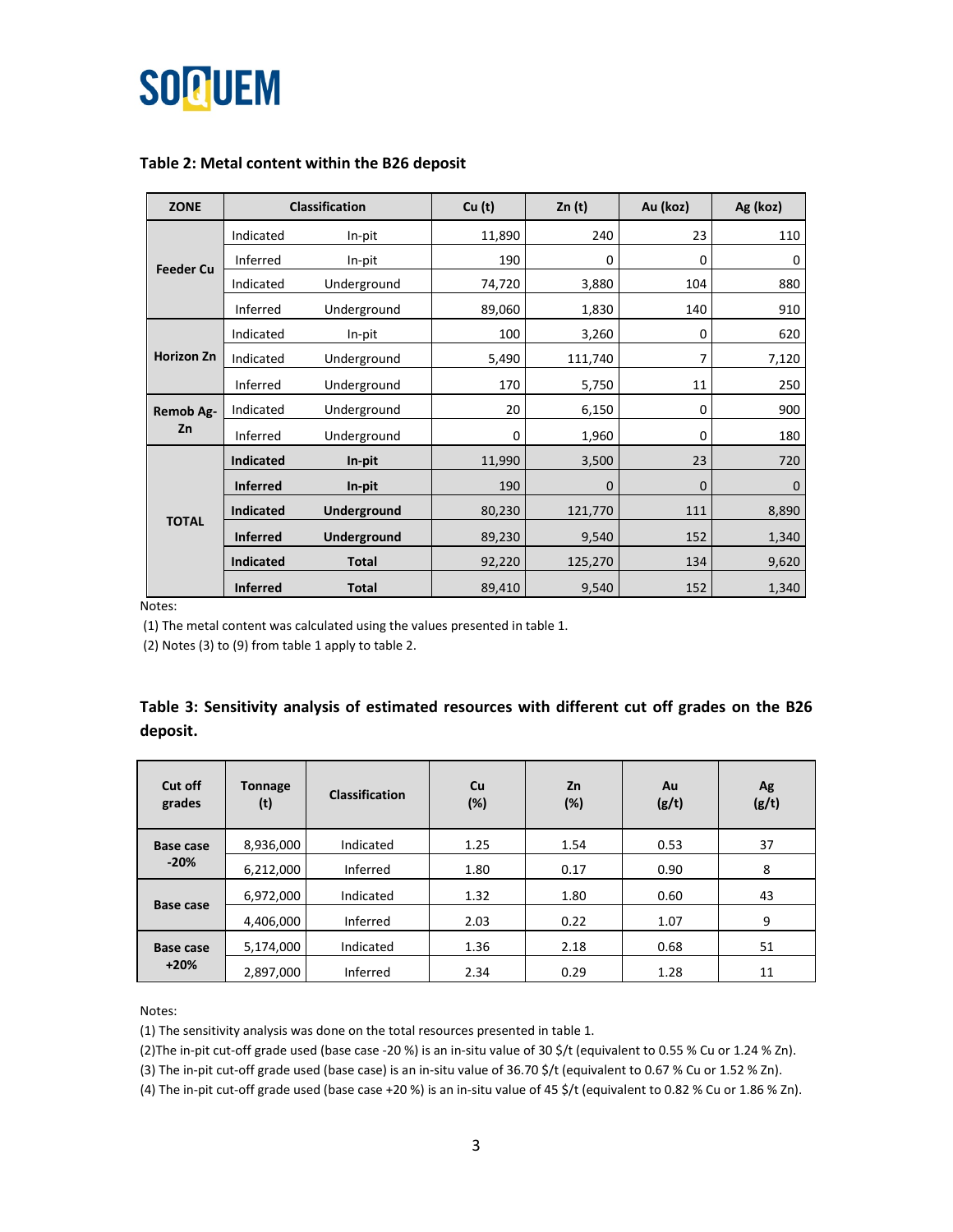

(5) The underground cut-off grade used (base case -20 %) is an in-situ value of 80 \$/t (equivalent to 1.45 % Cu or 3.31 % Zn).

(6) The underground cut-off grade used (base case) is an in-situ value of 100 \$/t (equivalent to 1.82 % Cu or 4.13 % Zn). (7) The underground cut-off grade used (base case +20 %) is an in-situ value of 120 \$/t (equivalent to 2.18 % Cu or 4.96 % Zn).

(8) Notes (3) to (9) from table 1 apply to table 2.

Resources were estimated using the following parameters:

- The database includes 254 drill holes for a total of 115,311 m. Of these, 191 were drilled by SOQUEM since 2013, and 63 are considered historical.
- The database includes 41,606 assays with an average core length of 1.33 m per sample for a total assayed length of 55,195 m. Core drilled by SOQUEM is NQ-sized and was assayed by Actlabs in 2014-2014, AGAT in 2015 (re-sampling), and ALS in 2016-2017.
- The resource estimate was performed using inverse-distance squared (ID2).
- Block size is 10 x 2 x 10 m.
- The model was built using 84 cross-sections with a variable spacing of 8 to 50 m depending on data density (average spacing of 20 m). A total of 37 solids were modeled, of which 28 were mostly mineralized in Cu, 3 in Zn, and 6 in Ag. Minimum intercept length in a drill hole is 3 m, which approximately corresponds to 2 m of horizontal thickness.
- No capping was used for Cu and Zn, as no extreme values were observed. Au was capped at 18 g/t, resulting in a metal content loss of 2%. Ag was capped at 800 g/t, resulting in a metal content loss of 3%. Capping was applied to only one Au value and 6 Ag values.
- Rock density is 2.8 for Cu-rich and Ag-rich solids. Density is 2.95 for Zn-rich solids. These values are based on 2,349 measurements by SOQUEM between 2013 and 2017, as recommended through discussions between SOQUEM and SGS.
- Pit optimization parameters are:
	- o Prices:
		- $\blacksquare$  Cu: \$5,500/t
		- $\blacksquare$  Zn: \$2,420/t
		- Au: \$1,200/oz
		- $\blacksquare$  Ag: \$16/oz
	- o Costs:
		- Ore mining: \$4.50/t
		- Waste mining: \$4/t
		- Overburden removal: \$3/t
		- Processing: \$25/t
		- $-$  G&A: \$3/t
	- o Mining recovery: 95%
	- o Milling recovery: 90%
	- o Mining dilution: 10%